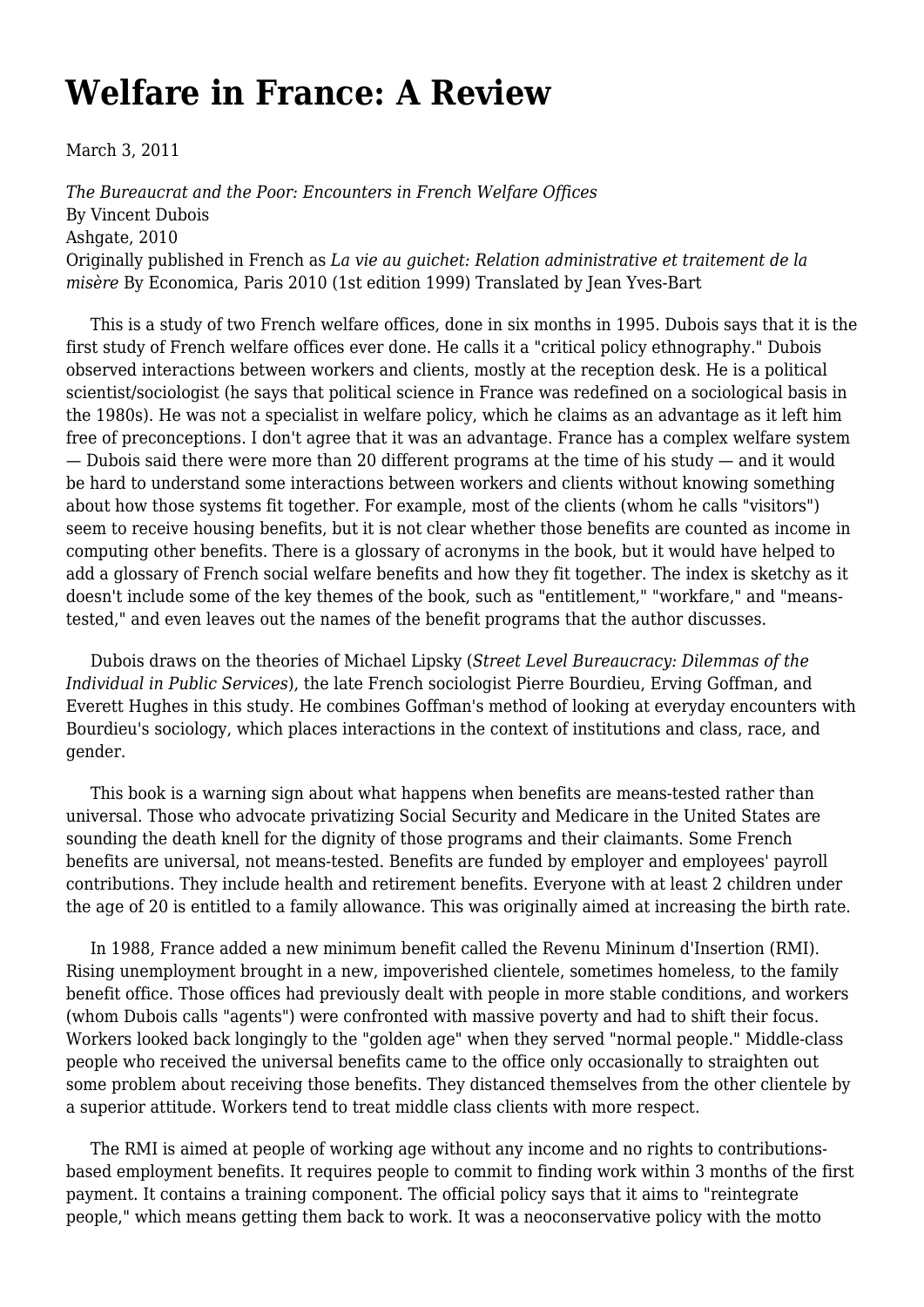"beyond entitlement." Dubois says that generally, the tendency to replace welfare by workfare has developed in France as in other European countries. The United States has probably gone the farthest of any country in turning welfare into workfare, with strict sanctions that have resulted in millions of people being kicked off welfare.

 Another means-tested benefit was the single parent benefit, mainly for single mothers, called Allocation de Parent Isolé (API). During the period of Dubois' study, workers dealt mostly with recipients of RMI and API. Workers generally did their best to give all the benefits that clients were entitled to, but they also had the responsibility of checking whether the client was fulfilling his work requirement for the RMI, and determining whether the API client was cheating and was actually married or getting funds from a man. When the mothers' allowance was first created, motherhood was valued as a means of populating the country. However, when it became a poverty program, motherhood was devalued.

 Welfare control has greatly increased in France. The discretionary power of the worker has increased from entitlement to deciding on a case-by-case basis who is "deserving." The workers' previous role of dealing with the collective treatment of clients who received universal benefits changed to promote individualization in dealing with social problems. The 2008 financial crisis has worsened the situation. Family benefits offices have been overwhelmed by the economic crisis and rising unemployment.

 In 2004, under the regime of Jean-Pierre Raffarin, the work requirement was enforced more strictly. In 2009 the Revenu de Solidarité Active (RSA) replaced the RMI. The RSA is more workfareoriented. Dubois claims that his 1995 study is still relevant, as things haven't basically changed. It is hard to believe that the system hasn't changed in 15 years. The RSA had not yet been implemented when Dubois wrote the book, and he doesn't make any prediction about its possible effects. My guess is that things have gotten a lot tougher for clients.

 As far as I could tell from the observations that Debois describes, few if any people lost their RMI benefits for not complying with the work requirement, but workers continually nagged them about complying with the requirements. Although the RMI was supposed to reintegrate people into the work force, it sometimes became a barrier to working. One unemployed client who was working part-time was not eligible for benefits. His resources were much less than if he had received RMI and not worked. He complained that this was unjust, that the law did not encourage work. Some workers agreed that there were problems with the legislation.

 The cartoon on the front jacket captures the book's main message. It shows 6 people lined up in front of the RMI worker, all but one shabbily dressed, and all of them headless. There are two mice on the floor, one of them headless. The caption is, "Le plus pénible, c'est ce vague sentiment de n´être plus rien!" (The hardest thing is this vague feeling of being nothing.) The welfare bureaucracy creates a feeling of alienation. Even the mice feel alienated. Both workers and clients lose some of their humanity in the transaction between them. Clients are forced to play games in order to get benefits, either becoming docile and passive or protesting aggressively. Workers are in the dominant position of giving or withholding. The press of work rises as unemployment continues to rise, so that clients are not served well and workers burn out.

 Workers are responsible for meeting needs, but also enforcing social and institutional order. Workers use "the iron hand and the velvet glove." They give the client the feeling that their personal problems are understood, while at the same time reminding them that they need to adhere to the rules. An undercurrent of tensions is ubiquitous, an inevitable byproduct of the authority of the state. There are long waits, files are lost, computation errors are made, and computer-related problems are pervasive. Bureaucratic impartiality breaks down in practice. Workers are relatively